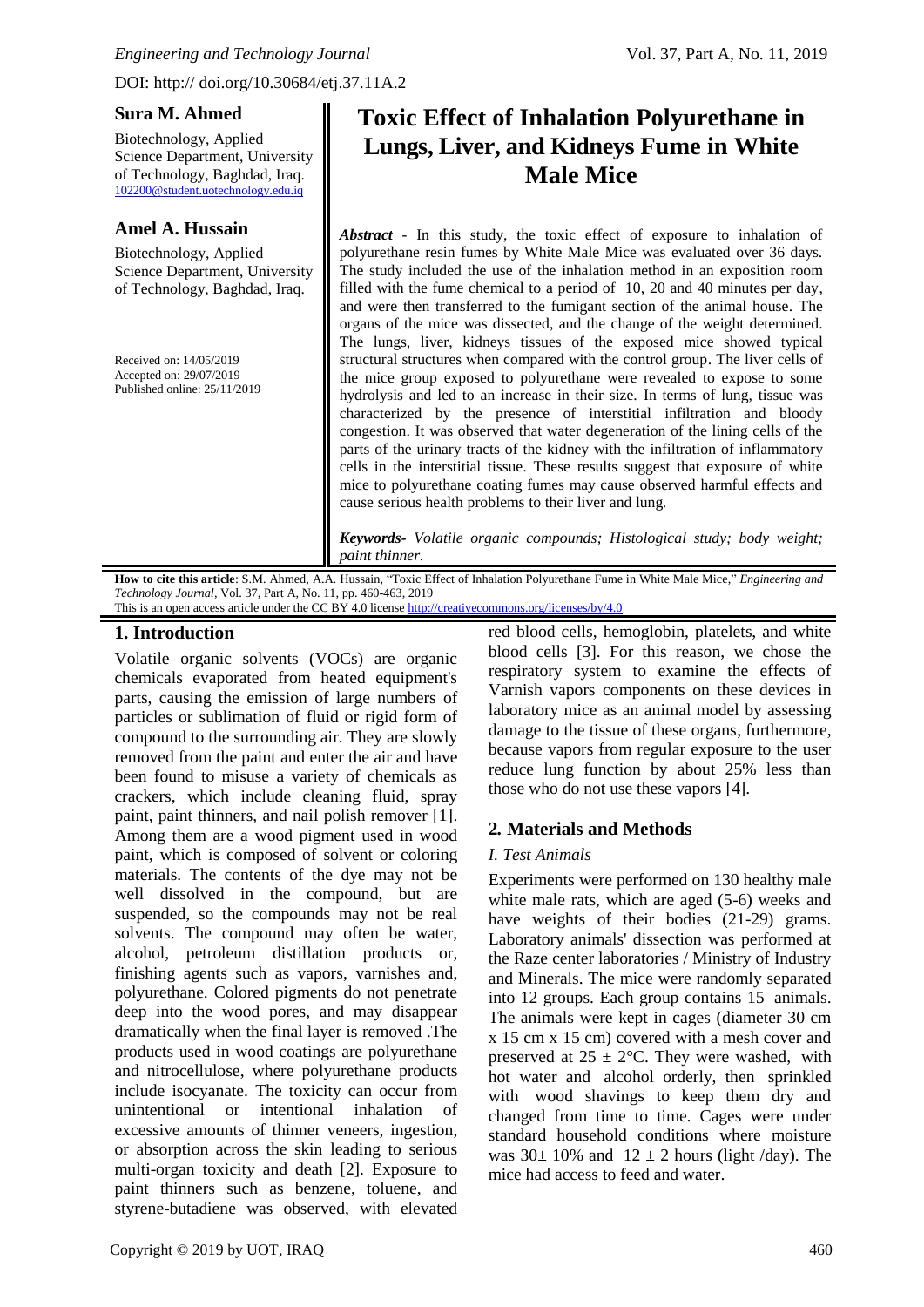#### *II. Test Compounds*

Polyurethane obtained from the local market and used without any special treatment.

#### *III. Experimental Design*

The animals were divided into 12 groups for each group 15 mouse. The groups divided according to time of exposure to sealer polyurethane B1 (10 min.), B2 (20min.), B3 (40min.), and control group. Camera from Canon, Japan was used with zoom power of  $\times$  100,  $\times$  250 [5].

#### *IV. Histological Studies*

The animals were dissected the next to the end of the exposition time. Their lungs of were injected with 0.5 ml (formalin 10%) using a 1 ml syringe to extend the lungs to approximately physiological size, thus facilitating histological examination as well as its usefulness in the rapid stabilization of thin tissue. The lungs, liver, and kidneys were dissected and washed with normal saline solution (0.9% NaCl) to clear the blood and maintain it in 10% formalin to study histological changes. The respiratory system (lungs), liver, and kidneys tissues of the mice control group and the vapors exposed mice groups, have been treated for the histological examination according to the standard methods. This method includes dehydration, clearing, infiltration, embedding, staining, and used respectively for the preparation of the slides.

The dry tissue starts by increasing alcohol 60, 70, 80, 90, 100% Xylene is used for filtration and is guaranteed in Paraffin wax. The sections mixed with a feach were cut to 5 micrometers using a rotary microtome, then dyed with Hematoxylin and eosin and examined under the microscope.

#### **4. Results and Discussion**

#### *I. Bodyweight*

Results in Table 1 showed a decrease in the weight of exposed mice to polyurethane fumes during the exposure period12 day. At the same conditions, the group exposed to polyurethane coating, there was an apparent decrease in the weight from  $(24.09 \pm 0.44)$  to  $(23.09 \pm 0.44)$  upon exposure period of 20, 40 minutes, respectively. The results presented in Table 2 showed significant differences of  $(P \le 0.05)$  in the weights of mice according to the exposure period (24) days; there was a gradual decrease observed at a maximum of 40 minutes  $(22.55\pm0.45)$  in-group B3. The results in Table 3 showed that there were significant differences ( $P \le 0.05$ ) in the weights of mice according to the exposure period (36) days were showed a gradual decrease in all exposure times with a maximum exposure period of 40 minutes (20.55± 0.48).

**Table 1: The average body weight of laboratory mice exposed to polyurethane after 12 days**

| Group                 | Exposure/ | Body weight (gm) |                  | LSD       |
|-----------------------|-----------|------------------|------------------|-----------|
|                       | minute    | Weight of        | Body weight      | value     |
|                       |           | laboratory       | of laboratory    |           |
|                       |           | mice before      | mice after 12    |           |
|                       |           | exposure         | days             |           |
| B1                    | 10        | $25.8 \pm 0.57$  | $25.79 \pm 0.49$ | 3.08      |
|                       |           |                  |                  | <b>NS</b> |
| <b>B</b> <sub>2</sub> | 20        | $24.7 + 0.55$    | $24.09 + 0.44$   | 3.55      |
|                       |           |                  |                  | *         |
| B <sub>3</sub>        | 40        | $23.7 \pm 0.38$  | $23.09 + 0.44$   | 4.17      |
|                       |           |                  |                  | $\ast$    |
| Control group         |           | $25.2 + 0.46$    | $28.6 + 0.50$    |           |
| $*P<0.05$             |           |                  |                  |           |

**Table 2: The changes in body weight of laboratory mice exposed to polyurethane after 24 days**

| Group                                                                | Exposure<br>$/$ minute | Body weight (gm)<br>Weight of<br>laboratory<br>mice before<br>exposure | Body<br>weight of<br>laboratory<br>mice after<br>24 days       | LSD<br>value                  |
|----------------------------------------------------------------------|------------------------|------------------------------------------------------------------------|----------------------------------------------------------------|-------------------------------|
| B1<br>B <sub>2</sub><br>B <sub>3</sub><br>Control group<br>$*P<0.05$ | 10<br>20<br>40         | $25.8 + 0.57$<br>$24.7 \pm 0.55$<br>$23.7 + 0.38$<br>$25.2 + 0.46$     | $25.6 + 0.42$<br>$23.55+0.61$<br>$22.55+0.45$<br>$31.8 + 0.48$ | $4.07*$<br>$3.38*$<br>$4.61*$ |

**Table 3: The average body weight of mice exposed to paint after 36 days**

| Group                 | Exposure   | Body weight (gm) |                | LSD   |
|-----------------------|------------|------------------|----------------|-------|
|                       | $/$ minute | Weight of        | Body weight    | value |
|                       |            | laboratory       | of laboratory  |       |
|                       |            | mice before      | mice after 36  |       |
|                       |            | exposure         | days           |       |
| B1                    | 10         | $25.8 + 0.57$    | $24.6 + 0.52$  | 5.81  |
|                       |            |                  |                | *     |
| <b>B</b> <sub>2</sub> | 20         | $24.7 + 0.55$    | $22.05 + 0.51$ | 6.33  |
|                       |            |                  |                | *     |
| B <sub>3</sub>        | 40         | $23.7 + 0.38$    | $20.55 + 0.48$ | 6.08  |
|                       |            |                  |                | *     |
| Control group         |            | $25.2 + 0.46$    | $35.7 + 0.51$  |       |
| $*P<0.05$             |            |                  |                |       |

The conclusion of this study is inconsistent with that obtained by Dahl et al. [6], they found that continuous exposure to polyurethane vapor for 12 weeks directly causes a decrease in body weight. Generally, it affects the whole body, leading to the cessation of many activities cellular tissue within the body tissue, causing anorexia. The present study confirms that direct exposure to different coatings causes anemia directly associated with weight loss due to oxidation of fat found in cellular tissues and blood cell tissues. The effect may be due to the self-oxidation of coatings and free oxygen-oxygen reaction with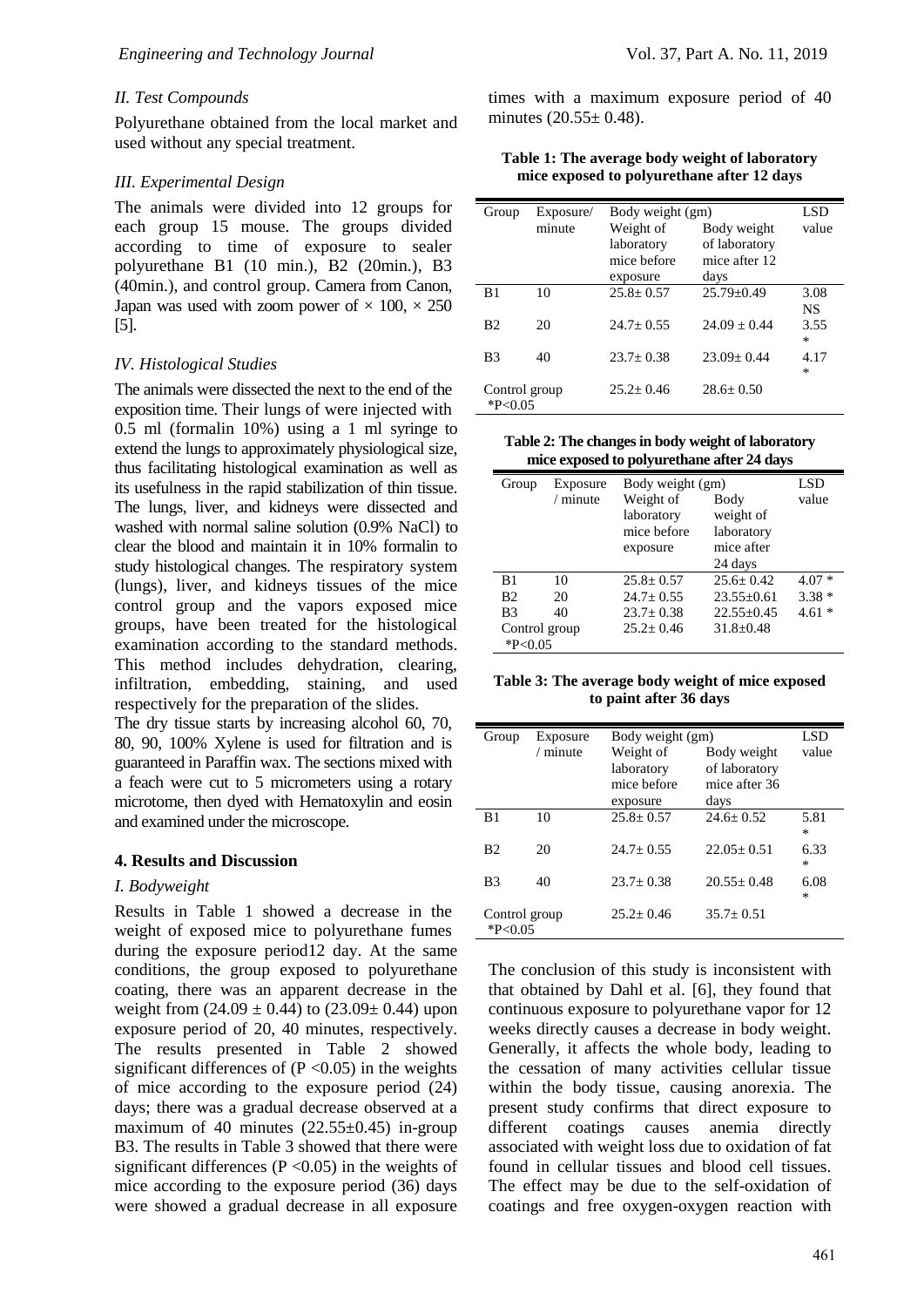cellular fat. The study also shows that the different histological changes led to functional changes in liver and lung tissues, which give a strong indication of the toxicity of different coatings that may be the result of the oxidative stress caused by the direct effect on the activity of the cells due to hemolytic and suppression of blood activity.

## *II. Histological Studies*

Lung: tissue was examined during the dissection operation, and the following signs were observed: hypertrophy, necrosis, pulmonary edema, and congestion. The normal structure of bronchioles has no cartilage rings; the epithelium is reduced to cuboidal, and there are many lymphoid nodules at the base of the epithelial layer. The bronchioles lead to alveolar duct, which opened in the alveolar sac that consist of alveoli, the lung (parenchyma tissue) showed numerous alveoli, each one composed of a single layer of squamous epithelium between alveoli there is a slim layer of conjunctive tissue and numerous capillaries which padded with simple squamous epithelium. As shown in Figure 1.



**Figure 1: Histopathology of the Lung in the Control Mice Group Note the pulmonary hematopoietic and epithelial tissue of the lung (H & E x100).**

While exposed to the polyurethane that show Infiltration of inflammatory cells in part of lung treated with polyurethane maybe take into consideration as the inflammatory response plays an important function in defense of biological systems against pathogens or invasive substances, clear cellular debris or releasing tissue repair mediators. However, after exposure to specific toxicants, inflammatory cells release mediators, causing tissue injury, and that mainly seen after treated with different concentrations of polyurethane, as in Figure 2.



**Figure 2: a histological section of the lung in a group of mice exposed directly to the polyurethane (B3) after 36 days show that single-core cells are encased around the blood vessel with cellular infiltration and bloody congestion (H&E Stain 200).**

### Liver:

Figure 3 offers the typical structure of the liver, which consist of several hepatic lobules. The center of the lobule is the central vein, each lobule discrete from other by thin connective tissue septa, which is consist portal area. The portal area includes the hepatic artery, portal vein, and bile duct. The hepatic lobule contains hepatic cells (hepatocytes) arranged as cords radially surround the central vein, and these ords discrete from each other by the vascular anal (sinusoids). The sinusoids house an essential part of the liver's defense system and populated by numerous types of fixed macrophage (kupffer cells).



**Figure 3: Histopathology of the liver in the control mice group The hepatic arrangement of the hepatic cells is observed with the hepatic pockets of the lobules and their distribution towards the hepatic vein (H & E 200).**

While liver exposed to the polyurethane that shows Inhalation of polyurethane may produce pathological changes that lead to impaired liver function, which intervene with the secretion of plasma proteins and especially lead to lower blood osmotic pressure with subsequent lower drainage of tissue caused congestion [8,9]. In addition, the liver showed congestion of central vein, and fatty changes in the cytoplasm of the hepatocytes, depletion of glycoprotein and